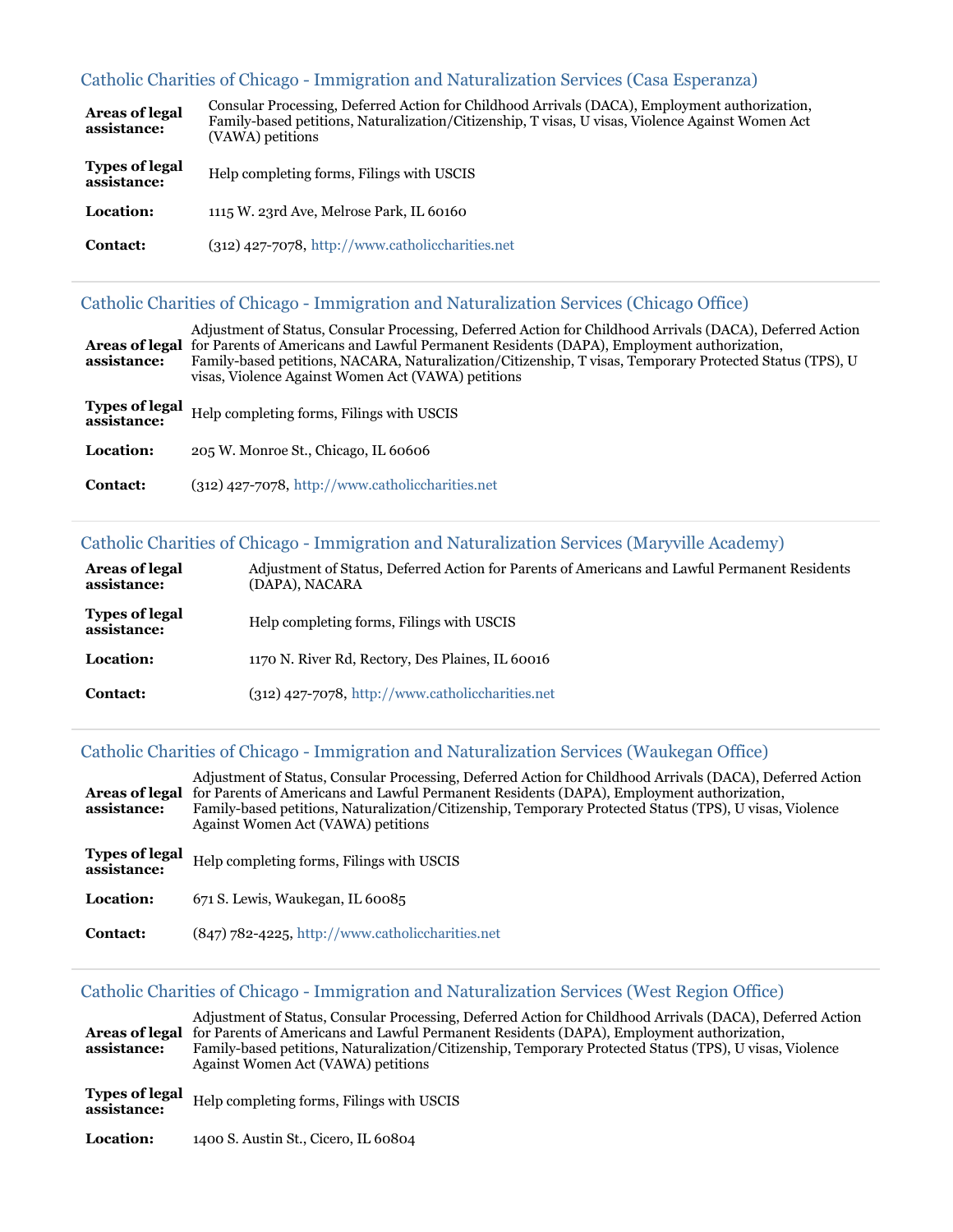| Areas of legal<br>assistance:        | Adjustment of Status, Consular Processing, Deferred Action for Childhood Arrivals (DACA), Deferred<br>Action for Parents of Americans and Lawful Permanent Residents (DAPA), Employment authorization,<br>Family-based petitions, Naturalization/Citizenship |
|--------------------------------------|--------------------------------------------------------------------------------------------------------------------------------------------------------------------------------------------------------------------------------------------------------------|
| <b>Types of legal</b><br>assistance: | Help completing forms, Filings with USCIS                                                                                                                                                                                                                    |
| Location:                            | 6116 Mulford Village Dr, Suite #8, Rockford, IL 61107                                                                                                                                                                                                        |
| Contact:                             | (815) 399-1709, http://www.rockforddiocese.org                                                                                                                                                                                                               |

# [Catholic Charities of Rockford - Immigration & Refugee Services](https://www.immigrationadvocates.org/nonprofit/legaldirectory/organization.392859-Catholic_Charities_of_Rockford_Immigration_Refugee_Services)

# [Centro de Información \(Elgin Office\)](https://www.immigrationadvocates.org/nonprofit/legaldirectory/organization.392861-Centro_de_Informacion_Elgin_Office)

| Areas of legal<br>assistance:        | Adjustment of Status, Deferred Action for Childhood Arrivals (DACA), Deferred Action for Parents of<br>Americans and Lawful Permanent Residents (DAPA), Family-based petitions, Naturalization/Citizenship,<br><b>Temporary Protected Status (TPS)</b> |
|--------------------------------------|--------------------------------------------------------------------------------------------------------------------------------------------------------------------------------------------------------------------------------------------------------|
| <b>Types of legal</b><br>assistance: | Help completing forms, Filings with USCIS                                                                                                                                                                                                              |
| Location:                            | 28 N. Grove Ave, Suite 200, Elgin, IL 60120                                                                                                                                                                                                            |
| Contact:                             | (847) 695-9050, http://www.centrodeInformacion.org                                                                                                                                                                                                     |

#### [Centro Romero](https://www.immigrationadvocates.org/nonprofit/legaldirectory/organization.392872-Centro_Romero)

| <b>Areas of legal</b><br>assistance: | Adjustment of Status, Asylum applications, Consular Processing, Deferred Action for Childhood Arrivals<br>(DACA), Deferred Action for Parents of Americans and Lawful Permanent Residents (DAPA), Employment<br>authorization, Family-based petitions, NACARA, Naturalization/Citizenship, Temporary Protected Status<br>(TPS) |
|--------------------------------------|--------------------------------------------------------------------------------------------------------------------------------------------------------------------------------------------------------------------------------------------------------------------------------------------------------------------------------|
| <b>Types of legal</b><br>assistance: | Help completing forms, Filings with USCIS                                                                                                                                                                                                                                                                                      |
| Location:                            | 6216 N. Clark St. Chicago, IL 60660                                                                                                                                                                                                                                                                                            |
| <b>Contact:</b>                      | $(773)$ 508-5300, http://www.centroromero.org                                                                                                                                                                                                                                                                                  |

### [Chicago Legal Clinic](https://www.immigrationadvocates.org/nonprofit/legaldirectory/organization.392886-Chicago_Legal_Clinic)

| <b>Areas of</b><br>legal<br>assistance: | Adjustment of Status, Asylum applications, Consular Processing, Deferred Action for Childhood Arrivals<br>(DACA), Deferred Action for Parents of Americans and Lawful Permanent Residents (DAPA), Employment<br>authorization, Employment-based immigrant and non-immigrant petitions, Family-based petitions, Habeas<br>Corpus, NACARA, Naturalization/Citizenship, Removal hearings, Violence Against Women Act (VAWA)<br>petitions |
|-----------------------------------------|---------------------------------------------------------------------------------------------------------------------------------------------------------------------------------------------------------------------------------------------------------------------------------------------------------------------------------------------------------------------------------------------------------------------------------------|
| <b>Types of</b><br>legal<br>assistance: | Filings with USCIS, Representation before the Immigration Court, Representation before the Board of<br>Immigration Appeals (BIA), Federal court appeals                                                                                                                                                                                                                                                                               |
| Location:                               | 1914 S. Ashland Ave, Chicago, IL 60608                                                                                                                                                                                                                                                                                                                                                                                                |
| Contact:                                | $(312)$ 226-2669, http://www.clclaw.org                                                                                                                                                                                                                                                                                                                                                                                               |
|                                         |                                                                                                                                                                                                                                                                                                                                                                                                                                       |

# [Chinese American Service League](https://www.immigrationadvocates.org/nonprofit/legaldirectory/organization.392863-Chinese_American_Service_League)

**Areas of legal assistance:** Family-based petitions, Naturalization/Citizenship

| <b>Types of legal</b><br>Help completing forms, Filings with USCIS<br>assistance: |  |
|-----------------------------------------------------------------------------------|--|
|-----------------------------------------------------------------------------------|--|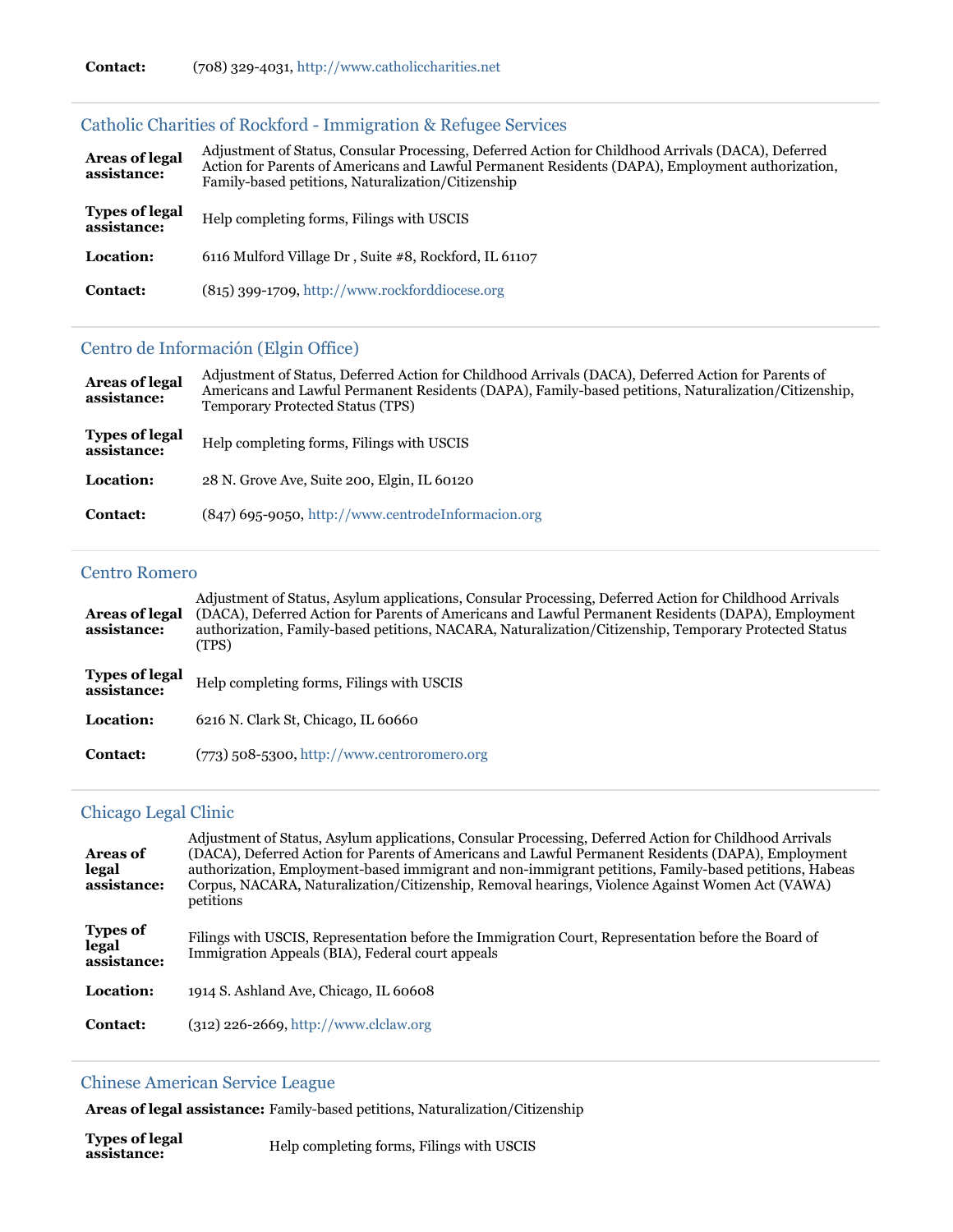| <b>Location:</b> | 2141 S. Tan Ct., Chicago, IL 60616                                |
|------------------|-------------------------------------------------------------------|
| <b>Contact:</b>  | $(312)$ 791-0418, http://www.caslservice.org, cis@caslservice.org |

#### [Chinese Mutual Aid Association](https://www.immigrationadvocates.org/nonprofit/legaldirectory/organization.392885-Chinese_Mutual_Aid_Association)

| Areas of legal<br>assistance:        | Adjustment of Status, Consular Processing, Employment authorization, Family-based petitions,<br>Naturalization/Citizenship |
|--------------------------------------|----------------------------------------------------------------------------------------------------------------------------|
| <b>Types of legal</b><br>assistance: | Help completing forms, Filings with USCIS                                                                                  |
| Location:                            | 1016 W. Argyle St. Chicago, IL 60640                                                                                       |
| <b>Contact:</b>                      | $(773)$ 784-2900, http://www.chinesemutualaid.org, info@chinesemutualaid.org                                               |

#### [Council on American-Islamic Relations \(Chicago Office\)](https://www.immigrationadvocates.org/nonprofit/legaldirectory/organization.392873-Council_on_AmericanIslamic_Relations_Chicago_Office)

| <b>Areas of legal assistance:</b> Naturalization/Citizenship |                                                                               |
|--------------------------------------------------------------|-------------------------------------------------------------------------------|
| <b>Location:</b>                                             | 17 North State Street, Suite 1500, Chicago, IL 60602                          |
| <b>Contact:</b>                                              | (312) 212-1520, http://www.cairchicago.org, civilrightsintern@cairchicago.org |

#### [DePaul University College of Law - Asylum and Immigration Clinic](https://www.immigrationadvocates.org/nonprofit/legaldirectory/organization.392884-DePaul_University_College_of_Law_Asylum_and_Immigration_Clinic)

**Areas of legal assistance:** authorization, Family-based petitions, Naturalization/Citizenship, Removal hearings, Special Immigrant Adjustment of Status, Asylum applications, Consular Processing, Deferred Action for Childhood Arrivals (DACA), Deferred Action for Parents of Americans and Lawful Permanent Residents (DAPA), Employment Juvenile Status, T visas, U visas, Violence Against Women Act (VAWA) petitions **Types of legal assistance:** Immigration Appeals (BIA) Help completing forms, Filings with USCIS, Representation at Asylum Interviews (Credible Fear Interviews, Reasonable Fear Interviews), Representation before the Immigration Court, Representation before the Board of

Location: 1 E. Jackson, Chicago, IL 60604

**Contact:** (312) 362-8294, <http://law.depaul.edu/academics/experiential-learning/legal-clinics/asylum-immigration/Pages/about.aspx> , [salbiol@depaul.edu](mailto:salbiol@depaul.edu)

#### [Erie Neighborhood House](https://www.immigrationadvocates.org/nonprofit/legaldirectory/organization.507249-Erie_Neighborhood_House)

| <b>Areas of legal</b><br>assistance: | Adjustment of Status, Consular Processing, Deferred Action for Childhood Arrivals (DACA), Deferred<br>Action for Parents of Americans and Lawful Permanent Residents (DAPA), Employment authorization,<br>Family-based petitions, Naturalization/Citizenship, U visas, Violence Against Women Act (VAWA) petitions |
|--------------------------------------|--------------------------------------------------------------------------------------------------------------------------------------------------------------------------------------------------------------------------------------------------------------------------------------------------------------------|
| <b>Types of legal</b><br>assistance: | Help completing forms, Filings with USCIS                                                                                                                                                                                                                                                                          |
| Location:                            | 1347 W Erie St, Chicago, IL 60642                                                                                                                                                                                                                                                                                  |
| <b>Contact:</b>                      | $(312)$ 666-3430, http://www.eriehouse.org, vrobles@eriehouse.org                                                                                                                                                                                                                                                  |

#### [Esperanza Legal Assistance Center](https://www.immigrationadvocates.org/nonprofit/legaldirectory/organization.628227-Esperanza_Legal_Assistance_Center)

| <b>Areas of</b><br>legal<br>assistance: | Adjustment of Status, Consular Processing, Deferred Action for Childhood Arrivals (DACA), Deferred Action<br>for Parents of Americans and Lawful Permanent Residents (DAPA), Employment authorization,<br>Employment-based immigrant and non-immigrant petitions, Family-based petitions,<br>Naturalization/Citizenship, Violence Against Women Act (VAWA) petitions |
|-----------------------------------------|----------------------------------------------------------------------------------------------------------------------------------------------------------------------------------------------------------------------------------------------------------------------------------------------------------------------------------------------------------------------|
| <b>Types of</b><br>legal<br>assistance: | Help completing forms, Filings with USCIS                                                                                                                                                                                                                                                                                                                            |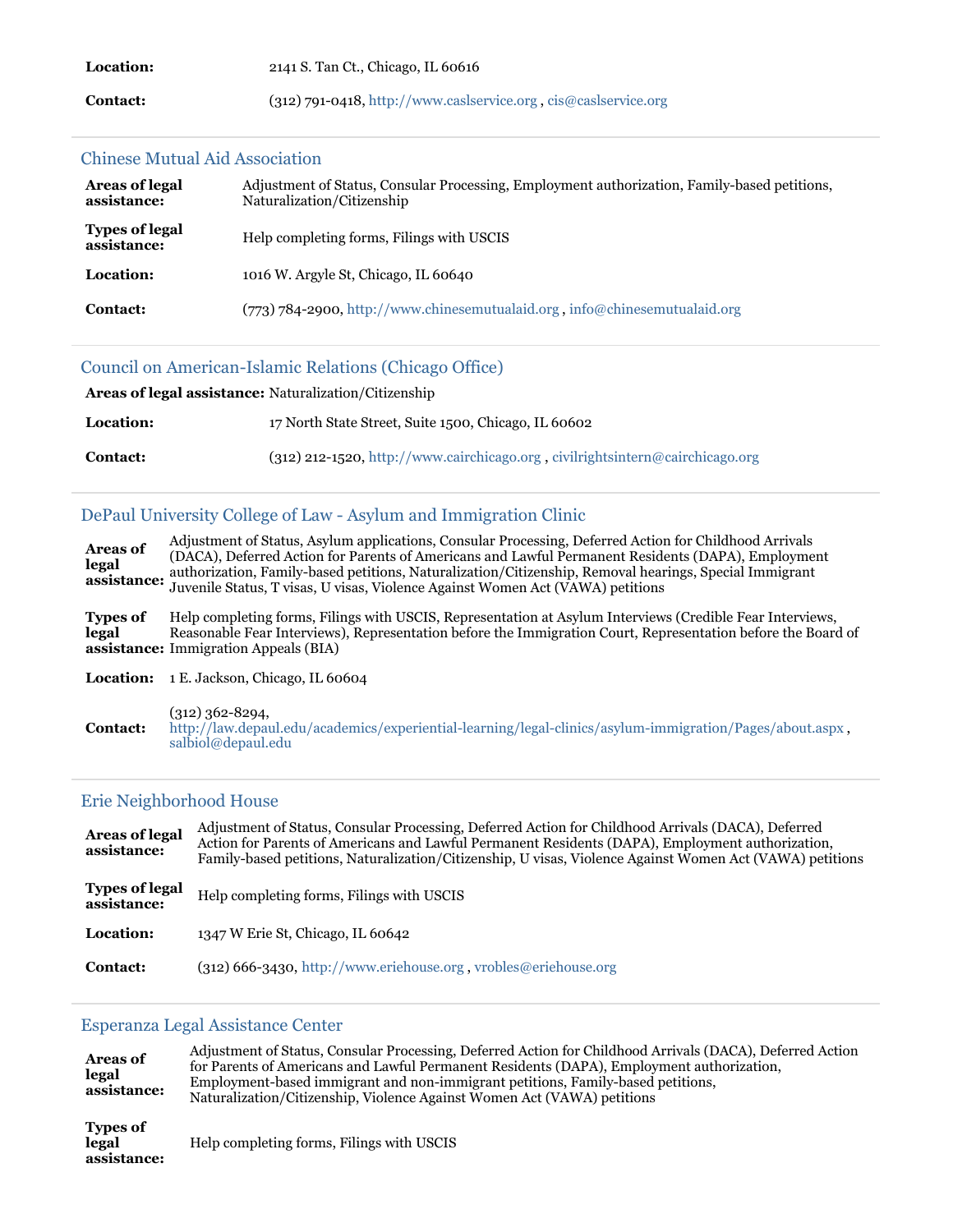**Location:** 335 5th Avenue, Suite 208, Moline, IL 61265

**Contact:** (309) 732-0047, <http://esperanzaqc.com/legal-assistance/> , [legalassistance@esperanzaqc.com](mailto:legalassistance@esperanzaqc.com)

### [Family Focus \(Aurora Center\)](https://www.immigrationadvocates.org/nonprofit/legaldirectory/organization.494593-Family_Focus_Aurora_Center)

| <b>Areas of legal</b><br>assistance: | Adjustment of Status, Consular Processing, Deferred Action for Childhood Arrivals (DACA), Deferred Action<br>for Parents of Americans and Lawful Permanent Residents (DAPA), Employment authorization,<br>Family-based petitions, Naturalization/Citizenship, U visas, Violence Against Women Act (VAWA) petitions |
|--------------------------------------|--------------------------------------------------------------------------------------------------------------------------------------------------------------------------------------------------------------------------------------------------------------------------------------------------------------------|
| <b>Types of legal</b><br>assistance: | Help completing forms, Filings with USCIS                                                                                                                                                                                                                                                                          |
| Location:                            | 550 Second Ave. Aurora, IL 60505                                                                                                                                                                                                                                                                                   |
| <b>Contact:</b>                      | $(630)$ 256-7017, http://www.family-focus.org, ffis@family-focus.org                                                                                                                                                                                                                                               |

### [Frida Kahlo Community Organization](https://www.immigrationadvocates.org/nonprofit/legaldirectory/organization.392865-Frida_Kahlo_Community_Organization)

| Areas of legal<br>assistance:        | Adjustment of Status, Asylum applications, Consular Processing, Deferred Action for Childhood Arrivals<br>(DACA), Deferred Action for Parents of Americans and Lawful Permanent Residents (DAPA), Employment<br>authorization, Family-based petitions, Naturalization/Citizenship, U visas |
|--------------------------------------|--------------------------------------------------------------------------------------------------------------------------------------------------------------------------------------------------------------------------------------------------------------------------------------------|
| <b>Types of legal</b><br>assistance: | Help completing forms, Filings with USCIS                                                                                                                                                                                                                                                  |
| Location:                            | 1244 W. 18th St, 2nd Floor, Chicago, IL 60608                                                                                                                                                                                                                                              |
| <b>Contact:</b>                      | $(312)$ 421-7599, fkco1@netzero.com                                                                                                                                                                                                                                                        |

# [Hanul Family Alliance \(Chicago Office\)](https://www.immigrationadvocates.org/nonprofit/legaldirectory/organization.494684-Hanul_Family_Alliance_Chicago_Office)

| Areas of legal<br>assistance:        | Adjustment of Status, Consular Processing, Family-based petitions, Naturalization/Citizenship              |
|--------------------------------------|------------------------------------------------------------------------------------------------------------|
| <b>Types of legal</b><br>assistance: | Help completing forms, Filings with USCIS, Representation before the Board of Immigration<br>Appeals (BIA) |
| Location:                            | 5008 N. Kedzie Ave, Chicago, IL 60625                                                                      |
| <b>Contact:</b>                      | $(773)$ 478-8851, http://www.hanulusa.org                                                                  |

### [Hanul Family Alliance \(Lake County Office\)](https://www.immigrationadvocates.org/nonprofit/legaldirectory/organization.494751-Hanul_Family_Alliance_Lake_County_Office)

| <b>Areas of legal</b><br>assistance: | Adjustment of Status, Consular Processing, Family-based petitions, Naturalization/Citizenship              |
|--------------------------------------|------------------------------------------------------------------------------------------------------------|
| <b>Types of legal</b><br>assistance: | Help completing forms, Filings with USCIS, Representation before the Board of Immigration<br>Appeals (BIA) |
| Location:                            | 240 Parkway Dr, Suite 150, Lincolnshire, IL 60069                                                          |
| <b>Contact:</b>                      | $(847)$ 439-5195 ext. 206, http://www.hanulusa.org, ehan@hanulusa.org                                      |

# [Hanul Family Alliance \(Suburban Office\)](https://www.immigrationadvocates.org/nonprofit/legaldirectory/organization.494687-Hanul_Family_Alliance_Suburban_Office)

**Areas of legal assistance:** Adjustment of Status, Consular Processing, Family-based petitions, Naturalization/Citizenship

| <b>Types of legal</b><br>assistance: | Help completing forms, Filings with USCIS  |
|--------------------------------------|--------------------------------------------|
| <b>Location:</b>                     | 1166 S. Elmhurst Rd, Mt Prospect, IL 60056 |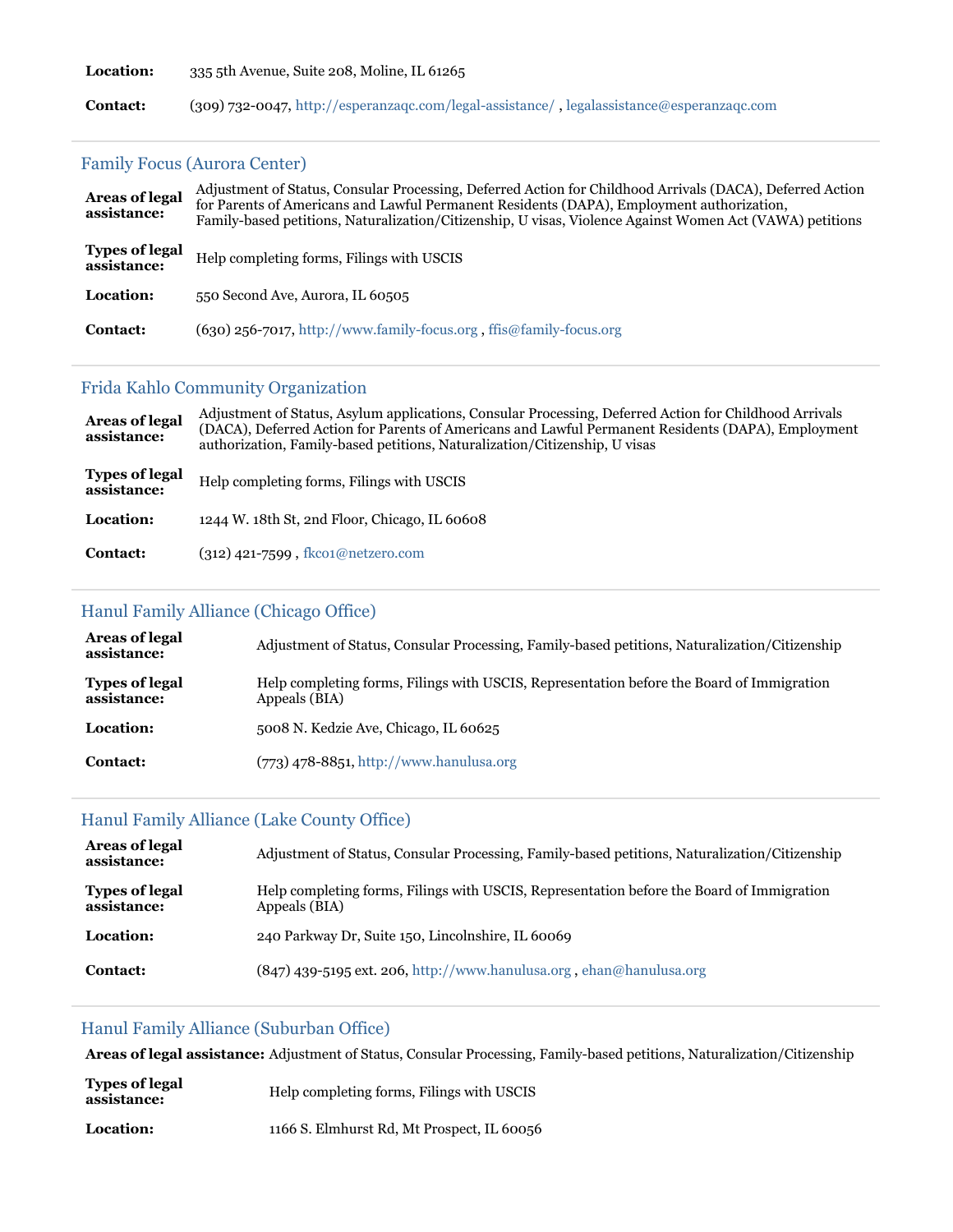| <b>HIAS Chicago</b>                  |                                                                                                                                                                           |
|--------------------------------------|---------------------------------------------------------------------------------------------------------------------------------------------------------------------------|
| <b>Areas of legal</b><br>assistance: | Adjustment of Status, Consular Processing, Deferred Action for Childhood Arrivals (DACA),<br>Employment authorization, Family-based petitions, Naturalization/Citizenship |
| <b>Types of legal</b><br>assistance: | Help completing forms, Filings with USCIS                                                                                                                                 |
| Location:                            | 216 W. Jackson St., Suite 700, Chicago, IL 60606                                                                                                                          |
| Contact:                             | (312) 357-4666, http://www.hiaschicago.org                                                                                                                                |

# [Hispanic American Community Education Services](https://www.immigrationadvocates.org/nonprofit/legaldirectory/organization.623009-Hispanic_American_Community_Education_Services)

| <b>Areas of legal</b><br>assistance: | Adjustment of Status, Asylum applications, Consular Processing, Deferred Action for Childhood Arrivals<br>(DACA), Employment authorization, Family-based petitions, Naturalization/Citizenship, Special<br>Immigrant Juvenile Status, Temporary Protected Status (TPS) |
|--------------------------------------|------------------------------------------------------------------------------------------------------------------------------------------------------------------------------------------------------------------------------------------------------------------------|
| <b>Types of legal</b><br>assistance: | Help completing forms, Filings with USCIS, Representation before the Board of Immigration Appeals (BIA)                                                                                                                                                                |
| Location:                            | 820 W Greenwood Ave, Waukegan, IL 60087                                                                                                                                                                                                                                |
| <b>Contact:</b>                      | $(847)$ 244-0300, https://www.haces.org, info@haces.org                                                                                                                                                                                                                |

#### [Indo-American Center](https://www.immigrationadvocates.org/nonprofit/legaldirectory/organization.392876-IndoAmerican_Center)

| Areas of legal        | Consular Processing, Deferred Action for Childhood Arrivals (DACA), Deferred Action for Parents of  |
|-----------------------|-----------------------------------------------------------------------------------------------------|
| assistance:           | Americans and Lawful Permanent Residents (DAPA), Family-based petitions, Naturalization/Citizenship |
| <b>Types of legal</b> | Help completing forms, Filings with USCIS, Representation before the Board of Immigration Appeals   |
| assistance:           | (BIA)                                                                                               |
| Location:             | 6328 N. California Ave., Chicago, IL 60659                                                          |
| <b>Contact:</b>       | $(773)$ 973-4444 ext. 110, http://www.indoamerican.org, info@indoamerican.org                       |

# [Instituto Del Progreso Latino](https://www.immigrationadvocates.org/nonprofit/legaldirectory/organization.496941-Instituto_Del_Progreso_Latino)

| Areas of legal<br>assistance:        | Deferred Action for Childhood Arrivals (DACA), Deferred Action for Parents of Americans and Lawful<br>Permanent Residents (DAPA), Naturalization/Citizenship |
|--------------------------------------|--------------------------------------------------------------------------------------------------------------------------------------------------------------|
| <b>Types of legal</b><br>assistance: | Help completing forms, Filings with USCIS                                                                                                                    |
| Location:                            | 2555 S. Blue Island Ave., Chicago, IL 60608                                                                                                                  |
| Contact:                             | $(773)$ 890-0055, http://www.institutochicago.org.a.martinez@idpl.org                                                                                        |

# [Justice For Our Neighbors \(Aurora Clinic\)](https://www.immigrationadvocates.org/nonprofit/legaldirectory/organization.486548-Justice_For_Our_Neighbors_Aurora_Clinic)

| <b>Areas of</b><br>legal<br>assistance: | Adjustment of Status, Asylum applications, Consular Processing, Deferred Action for Childhood Arrivals<br>(DACA), Deferred Action for Parents of Americans and Lawful Permanent Residents (DAPA), Employment<br>authorization, Family-based petitions, Habeas Corpus, NACARA, Naturalization/Citizenship, Removal<br>hearings, Special Immigrant Juvenile Status, T visas, Temporary Protected Status (TPS), U visas, Violence<br>Against Women Act (VAWA) petitions |
|-----------------------------------------|----------------------------------------------------------------------------------------------------------------------------------------------------------------------------------------------------------------------------------------------------------------------------------------------------------------------------------------------------------------------------------------------------------------------------------------------------------------------|
| <b>Types of</b><br>legal<br>assistance: | Help completing forms, Filings with USCIS, Representation at Asylum Interviews (Credible Fear Interviews,<br>Reasonable Fear Interviews), Representation before the Immigration Court, Representation before the Board<br>of Immigration Appeals (BIA)                                                                                                                                                                                                               |
| Location:                               | Fourth Street United Methodist Church, 551 S 4th Street, Aurora, IL 60505                                                                                                                                                                                                                                                                                                                                                                                            |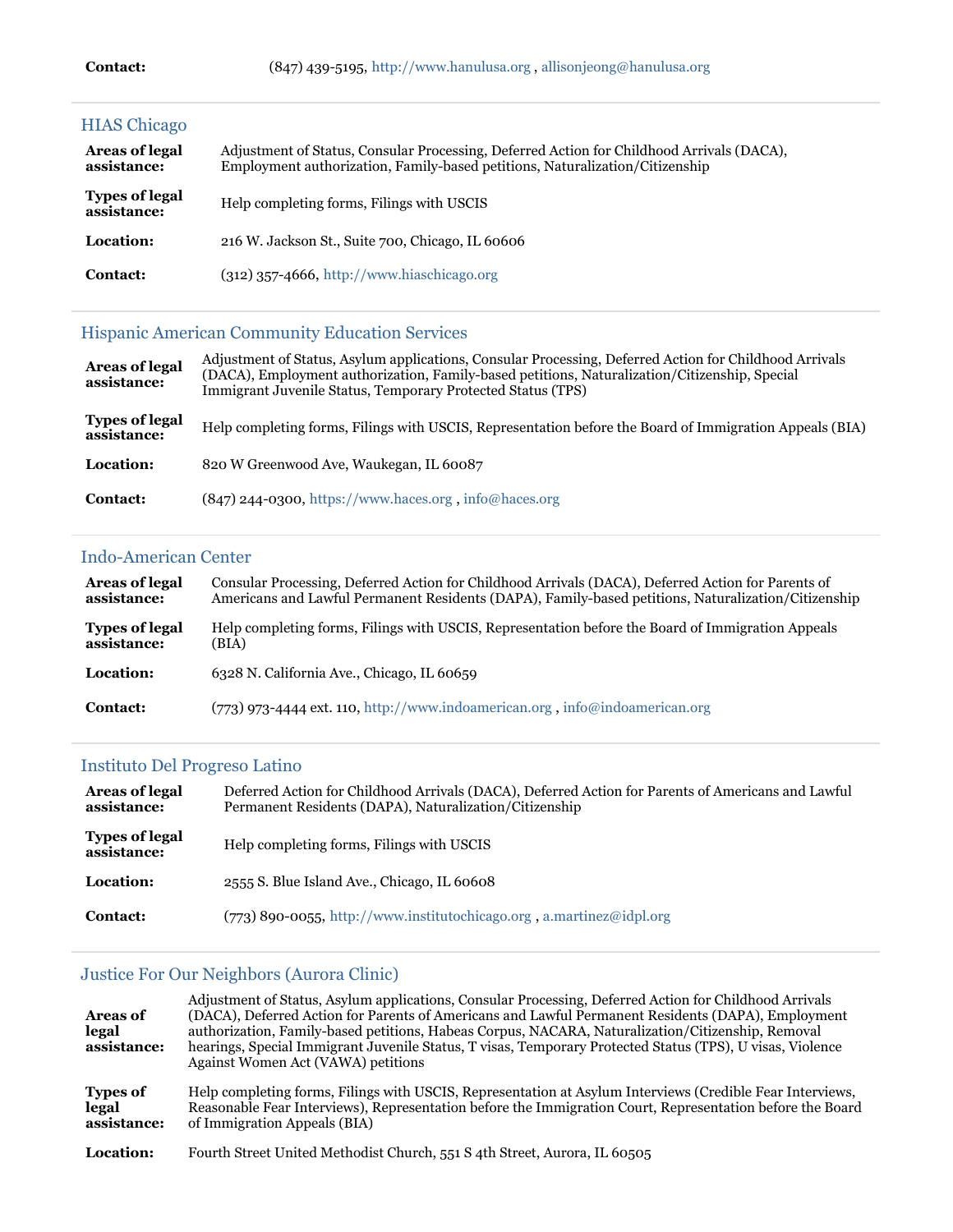### [Justice For Our Neighbors \(Chicago Clinic\)](https://www.immigrationadvocates.org/nonprofit/legaldirectory/organization.486633-Justice_For_Our_Neighbors_Chicago_Clinic)

| <b>Areas of</b><br>legal<br>assistance: | Adjustment of Status, Asylum applications, Consular Processing, Deferred Action for Childhood Arrivals<br>(DACA), Deferred Action for Parents of Americans and Lawful Permanent Residents (DAPA), Employment<br>authorization, Family-based petitions, Habeas Corpus, NACARA, Naturalization/Citizenship, Removal<br>hearings, Special Immigrant Juvenile Status, T visas, Temporary Protected Status (TPS), U visas, Violence<br>Against Women Act (VAWA) petitions |
|-----------------------------------------|----------------------------------------------------------------------------------------------------------------------------------------------------------------------------------------------------------------------------------------------------------------------------------------------------------------------------------------------------------------------------------------------------------------------------------------------------------------------|
| <b>Types of</b><br>legal<br>assistance: | Help completing forms, Filings with USCIS, Representation at Asylum Interviews (Credible Fear Interviews,<br>Reasonable Fear Interviews), Representation before the Immigration Court, Representation before the Board<br>of Immigration Appeals (BIA)                                                                                                                                                                                                               |
| Location:                               | 2120 N Mozart Street, Chicago, IL 60647                                                                                                                                                                                                                                                                                                                                                                                                                              |
| <b>Contact:</b>                         | (773) 609-4401, http://nijfon.org, appointments@nijfon.org                                                                                                                                                                                                                                                                                                                                                                                                           |

#### [Justice For Our Neighbors \(Rockford Clinic\)](https://www.immigrationadvocates.org/nonprofit/legaldirectory/organization.612231-Justice_For_Our_Neighbors_Rockford_Clinic)

| <b>Areas of</b><br>legal<br>assistance: | Adjustment of Status, Asylum applications, Consular Processing, Deferred Action for Childhood Arrivals<br>(DACA), Deferred Action for Parents of Americans and Lawful Permanent Residents (DAPA), Employment<br>authorization, Family-based petitions, Habeas Corpus, NACARA, Naturalization/Citizenship, Removal<br>hearings, Special Immigrant Juvenile Status, T visas, Temporary Protected Status (TPS), U visas, Violence<br>Against Women Act (VAWA) petitions |
|-----------------------------------------|----------------------------------------------------------------------------------------------------------------------------------------------------------------------------------------------------------------------------------------------------------------------------------------------------------------------------------------------------------------------------------------------------------------------------------------------------------------------|
| <b>Types of</b><br>legal<br>assistance: | Help completing forms, Filings with USCIS, Representation at Asylum Interviews (Credible Fear Interviews,<br>Reasonable Fear Interviews), Representation before the Immigration Court, Representation before the Board<br>of Immigration Appeals (BIA)                                                                                                                                                                                                               |
| Location:                               | Court Street United Methodist Church, 215 N Court St, Rockford, IL 61103                                                                                                                                                                                                                                                                                                                                                                                             |
| <b>Contact:</b>                         | $(773)$ 609-4401, http://nijfon.org, appointments@nijfon.org                                                                                                                                                                                                                                                                                                                                                                                                         |

### [Korean American Community Services](https://www.immigrationadvocates.org/nonprofit/legaldirectory/organization.497792-Korean_American_Community_Services)

| <b>Areas of legal</b><br>assistance: | Adjustment of Status, Deferred Action for Childhood Arrivals (DACA), Deferred Action for Parents of<br>Americans and Lawful Permanent Residents (DAPA), Employment authorization, Family-based petitions,<br>Naturalization/Citizenship |  |
|--------------------------------------|-----------------------------------------------------------------------------------------------------------------------------------------------------------------------------------------------------------------------------------------|--|
| <b>Types of legal</b><br>assistance: | Filings with USCIS                                                                                                                                                                                                                      |  |
| Location:                            | 4300 N. California Ave, Chicago, IL 60618                                                                                                                                                                                               |  |
| <b>Contact:</b>                      | (847) 520-1999 ext. 102, http://www.kacschicago.org, clee@kacschicago.org                                                                                                                                                               |  |

### [Korean American Resource and Cultural Center](https://www.immigrationadvocates.org/nonprofit/legaldirectory/organization.543558-Korean_American_Resource_and_Cultural_Center)

**Areas of legal assistance:** Deferred Action for Childhood Arrivals (DACA), Naturalization/Citizenship

| <b>Types of legal</b><br>assistance: | Help completing forms                                              |
|--------------------------------------|--------------------------------------------------------------------|
| Location:                            | 6212 N. Lincoln Ave., Chicago, IL 60659                            |
| <b>Contact:</b>                      | $(773)$ 588-9158, http://www.chicagokrcc.org, krcc@chicagokrcc.org |

### [LAF - Immigration Project](https://www.immigrationadvocates.org/nonprofit/legaldirectory/organization.392878-LAF_Immigration_Project)

**Areas of legal assistance:** Removal hearings, T visas, U visas, Violence Against Women Act (VAWA) petitions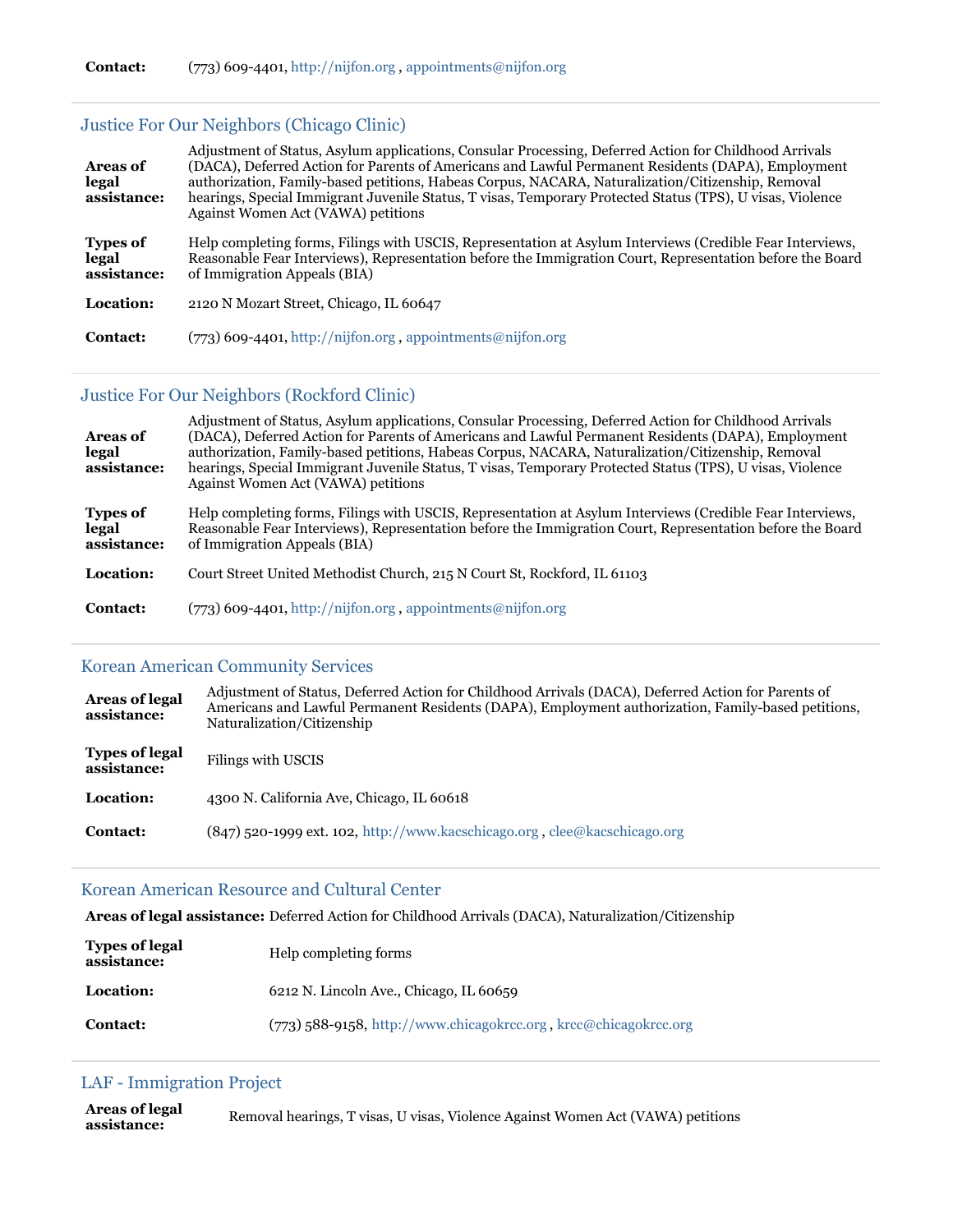| <b>Types of legal</b><br>assistance: | Filings with USCIS, Representation before the Immigration Court, Representation before the Board of<br>Immigration Appeals (BIA), Federal court appeals |
|--------------------------------------|---------------------------------------------------------------------------------------------------------------------------------------------------------|
| Location:                            | 120 S. LaSalle St., Suite 900, Chicago, IL 60603                                                                                                        |
| <b>Contact:</b>                      | $(312)$ 341-1070, http://www.lafchicago.org                                                                                                             |

### [Latinos Progresando](https://www.immigrationadvocates.org/nonprofit/legaldirectory/organization.406508-Latinos_Progresando)

| <b>Areas of legal</b><br>assistance: | Adjustment of Status, Consular Processing, Deferred Action for Childhood Arrivals (DACA), Deferred<br>Action for Parents of Americans and Lawful Permanent Residents (DAPA), Employment authorization,<br>Family-based petitions, Naturalization/Citizenship, U visas, Violence Against Women Act (VAWA) petitions |  |
|--------------------------------------|--------------------------------------------------------------------------------------------------------------------------------------------------------------------------------------------------------------------------------------------------------------------------------------------------------------------|--|
| <b>Types of legal</b><br>assistance: | Filings with USCIS, Representation before the Board of Immigration Appeals (BIA)                                                                                                                                                                                                                                   |  |
| Location:                            | 3047 W. Cermak Rd., Chicago, IL 60623                                                                                                                                                                                                                                                                              |  |
| Contact:                             | $(773)$ 542-7077, http://www.latinospro.org, legal@latinospro.org                                                                                                                                                                                                                                                  |  |

### [Life Span Center for Legal Services and Advocacy](https://www.immigrationadvocates.org/nonprofit/legaldirectory/organization.392879-Life_Span_Center_for_Legal_Services_and_Advocacy)

**Areas of legal assistance:** Removal hearings, U visas, Violence Against Women Act (VAWA) petitions

| <b>Types of legal</b><br>assistance: | Help completing forms, Filings with USCIS, Representation before the Immigration Court |
|--------------------------------------|----------------------------------------------------------------------------------------|
| Location:                            | 70 E. Lake Street, Suite 700, Chicago, IL 60601                                        |
| <b>Contact:</b>                      | $(312)$ 408-1210, http://www.life-span.org, life-span@life-span.org                    |

### [Mano a Mano Family Resource Center](https://www.immigrationadvocates.org/nonprofit/legaldirectory/organization.507989-Mano_a_Mano_Family_Resource_Center)

| Areas of legal<br>assistance:        | Deferred Action for Childhood Arrivals (DACA), Deferred Action for Parents of Americans and Lawful<br>Permanent Residents (DAPA), Naturalization/Citizenship |
|--------------------------------------|--------------------------------------------------------------------------------------------------------------------------------------------------------------|
| <b>Types of legal</b><br>assistance: | Help completing forms, Filings with USCIS                                                                                                                    |
| Location:                            | 6 E. Main St, Round Lake Park, IL 60073                                                                                                                      |
| <b>Contact:</b>                      | $(847)$ 201-1521, http://www.manoamanofamilyresourcecenter.org, egarcia@mamfrc.org                                                                           |

# [Mil Mujeres Legal Services \(Chicago Office\)](https://www.immigrationadvocates.org/nonprofit/legaldirectory/organization.545990-Mil_Mujeres_Legal_Services_Chicago_Office)

| <b>Areas of legal</b><br>assistance: | Deferred Action for Childhood Arrivals (DACA), Deferred Action for Parents of Americans and Lawful<br>Permanent Residents (DAPA), Employment authorization, U visas, Violence Against Women Act (VAWA)<br>petitions |
|--------------------------------------|---------------------------------------------------------------------------------------------------------------------------------------------------------------------------------------------------------------------|
| <b>Types of legal</b><br>assistance: | Filings with USCIS, Representation before the Board of Immigration Appeals (BIA)                                                                                                                                    |
| Location:                            | 310 S. Peoria St., Suite 305, Chicago, IL 60607                                                                                                                                                                     |
| <b>Contact:</b>                      | $(312)$ 219-2031, http://www.milmujeres.org, chicago@milmujeres.org                                                                                                                                                 |

### [Muslim Women Resource Center](https://www.immigrationadvocates.org/nonprofit/legaldirectory/organization.502746-Muslim_Women_Resource_Center)

| <b>Areas of legal</b>                | Adjustment of Status, Consular Processing, Employment authorization, Family-based petitions, |
|--------------------------------------|----------------------------------------------------------------------------------------------|
| assistance:                          | Naturalization/Citizenship                                                                   |
| <b>Types of legal</b><br>assistance: | Help completing forms, Filings with USCIS                                                    |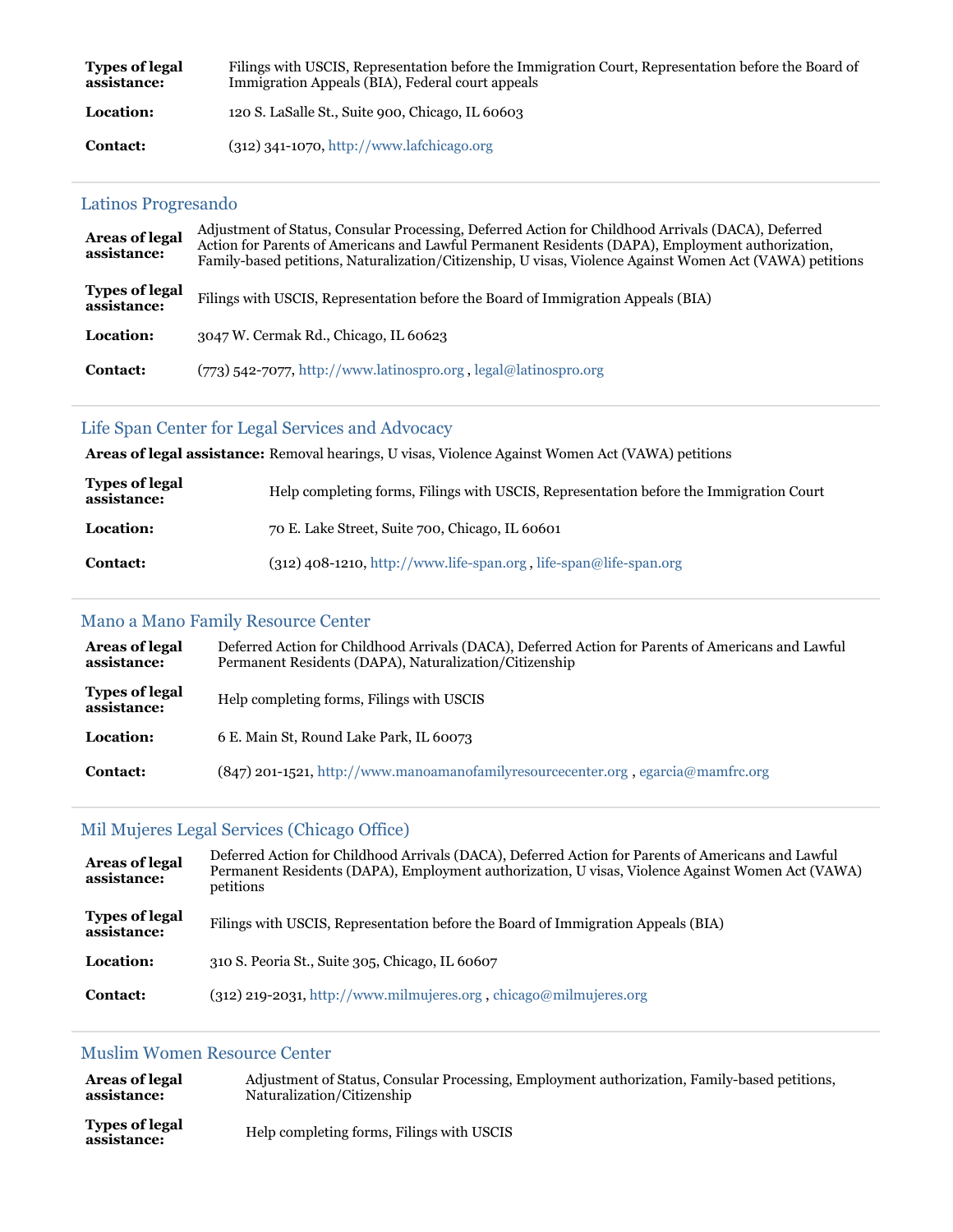| <b>Location:</b> | 6445 N. Western Ave., Suite 301, Chicago, IL 60645         |
|------------------|------------------------------------------------------------|
| <b>Contact:</b>  | $(773)$ 764-1686, http://www.mwrcnfp.org, sima@mwrcnfp.org |

# [National Immigrant Justice Center](https://www.immigrationadvocates.org/nonprofit/legaldirectory/organization.392874-National_Immigrant_Justice_Center)

| <b>Areas of</b><br>legal<br>assistance: | Adjustment of Status, Asylum applications, Consular Processing, Deferred Action for Childhood Arrivals<br>(DACA), Deferred Action for Parents of Americans and Lawful Permanent Residents (DAPA), Employment<br>authorization, Family-based petitions, Habeas Corpus, NACARA, Naturalization/Citizenship, Removal<br>hearings, Special Immigrant Juvenile Status, T visas, Temporary Protected Status (TPS), U visas, Violence<br>Against Women Act (VAWA) petitions |
|-----------------------------------------|----------------------------------------------------------------------------------------------------------------------------------------------------------------------------------------------------------------------------------------------------------------------------------------------------------------------------------------------------------------------------------------------------------------------------------------------------------------------|
| <b>Types of</b><br>legal<br>assistance: | Help completing forms, Filings with USCIS, Representation at Asylum Interviews (Credible Fear Interviews,<br>Reasonable Fear Interviews), Representation before the Immigration Court, Representation before the Board<br>of Immigration Appeals (BIA), Federal court appeals                                                                                                                                                                                        |
| Location:                               | 208 S. La Salle St, Suite 1300, Chicago, IL 60604                                                                                                                                                                                                                                                                                                                                                                                                                    |
| <b>Contact:</b>                         | $(312)$ 660-1370, http://www.immigrantjustice.org, immigrantlegaldefense@heartlandalliance.org                                                                                                                                                                                                                                                                                                                                                                       |

### [Northwestern School of Law - Bluhm Legal Clinic](https://www.immigrationadvocates.org/nonprofit/legaldirectory/organization.392880-Northwestern_School_of_Law_Bluhm_Legal_Clinic)

| <b>Areas of legal</b><br>assistance: | Adjustment of Status, Asylum applications, Deferred Action for Childhood Arrivals (DACA), Deferred Action<br>for Parents of Americans and Lawful Permanent Residents (DAPA), Removal hearings, Special Immigrant<br>Juvenile Status, T visas, U visas, Violence Against Women Act (VAWA) petitions |
|--------------------------------------|----------------------------------------------------------------------------------------------------------------------------------------------------------------------------------------------------------------------------------------------------------------------------------------------------|
| <b>Types of legal</b><br>assistance: | Help completing forms, Filings with USCIS, Representation at Asylum Interviews (Credible Fear Interviews,<br>Reasonable Fear Interviews), Representation before the Immigration Court, Representation before the<br>Board of Immigration Appeals (BIA)                                             |
| <b>Location:</b>                     | 375 E. Chicago Ave, Chicago, IL 60611                                                                                                                                                                                                                                                              |
| Contact:                             | $(312)$ 503-8576, http://www.law.northwestern.edu/legalclinic, legalclinic@law.northwestern.edu                                                                                                                                                                                                    |

## [Pan-African Association](https://www.immigrationadvocates.org/nonprofit/legaldirectory/organization.497246-PanAfrican_Association)

| Areas of legal<br>assistance:        | Adjustment of Status, Consular Processing, Employment authorization, Naturalization/Citizenship,<br>Temporary Protected Status (TPS) |
|--------------------------------------|--------------------------------------------------------------------------------------------------------------------------------------|
| <b>Types of legal</b><br>assistance: | Help completing forms, Filings with USCIS                                                                                            |
| Location:                            | 6163 N Broadway St., Chicago, IL 60660-2501                                                                                          |
| <b>Contact:</b>                      | (773) 381-9723, http://www.panafricanassociation.org, info@panafricanassociation.org                                                 |

# [Polish American Association](https://www.immigrationadvocates.org/nonprofit/legaldirectory/organization.392866-Polish_American_Association)

| <b>Areas of legal</b><br>assistance: | Adjustment of Status, Deferred Action for Childhood Arrivals (DACA), Deferred Action for Parents of<br>Americans and Lawful Permanent Residents (DAPA), Employment authorization, Family-based petitions,<br>Naturalization/Citizenship, U visas, Violence Against Women Act (VAWA) petitions |
|--------------------------------------|-----------------------------------------------------------------------------------------------------------------------------------------------------------------------------------------------------------------------------------------------------------------------------------------------|
| <b>Types of legal</b><br>assistance: | Help completing forms, Filings with USCIS                                                                                                                                                                                                                                                     |
| Location:                            | 3834 N. Cicero Ave., Chicago, IL 60641                                                                                                                                                                                                                                                        |
| <b>Contact:</b>                      | $(773)$ 282-8206 ext. 340 or 342, http://www.polish.org.grazyna@polish.org                                                                                                                                                                                                                    |

#### [Pui Tak Center](https://www.immigrationadvocates.org/nonprofit/legaldirectory/organization.494318-Pui_Tak_Center)

**Areas of legal assistance:** Adjustment of Status, Family-based petitions, Naturalization/Citizenship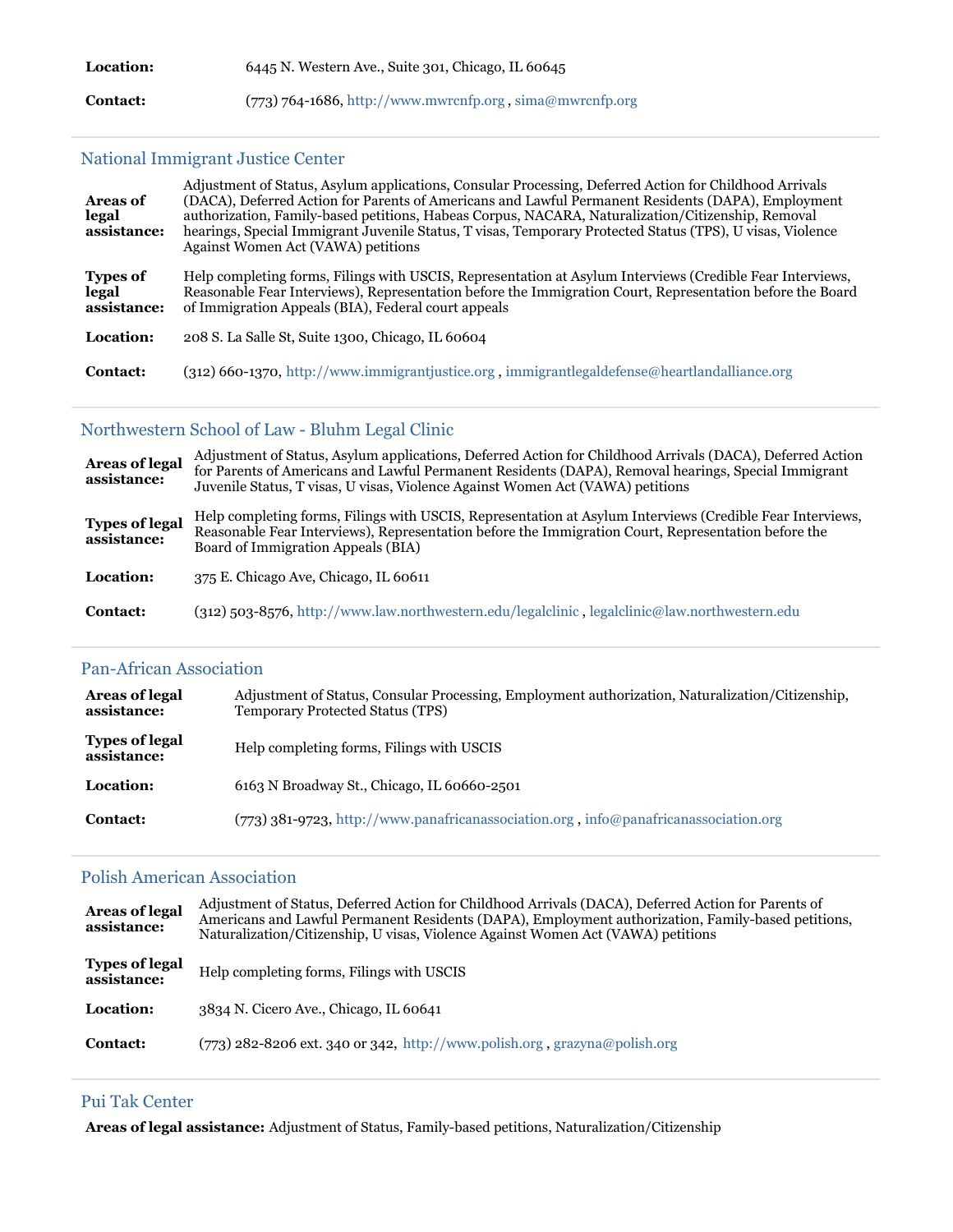| <b>Types of legal</b><br>assistance: | Help completing forms, Filings with USCIS                    |
|--------------------------------------|--------------------------------------------------------------|
| Location:                            | 2216 S Wentworth Ave, Chicago, IL 60616                      |
| <b>Contact:</b>                      | $(312)$ 328-1188, http://www.puitak.org, sarahlau@puitak.org |

#### [RefugeeOne](https://www.immigrationadvocates.org/nonprofit/legaldirectory/organization.497736-RefugeeOne)

| Areas of legal<br>assistance:        | Adjustment of Status, Consular Processing, Deferred Action for Childhood Arrivals (DACA), Deferred Action<br>for Parents of Americans and Lawful Permanent Residents (DAPA), Employment authorization,<br>Family-based petitions, Naturalization/Citizenship, T visas, Temporary Protected Status (TPS), U visas,<br>Violence Against Women Act (VAWA) petitions |
|--------------------------------------|------------------------------------------------------------------------------------------------------------------------------------------------------------------------------------------------------------------------------------------------------------------------------------------------------------------------------------------------------------------|
| <b>Types of legal</b><br>assistance: | Help completing forms, Filings with USCIS                                                                                                                                                                                                                                                                                                                        |
| Location:                            | 4753 N. Broadway, Suite 401, Chicago, IL 60640                                                                                                                                                                                                                                                                                                                   |
| Contact:                             | (773) 989-5647, http://www.refugeeone.org, omalski@refugeeone.org                                                                                                                                                                                                                                                                                                |

#### [Resurrection Project](https://www.immigrationadvocates.org/nonprofit/legaldirectory/organization.544011-Resurrection_Project)

**Areas of legal assistance:** Deferred Action for Childhood Arrivals (DACA), Naturalization/Citizenship, U visas

| <b>Types of legal</b><br>assistance: | Help completing forms, Filings with USCIS      |
|--------------------------------------|------------------------------------------------|
| Location:                            | 1818 S Paulina, Chicago, IL 60608              |
| <b>Contact:</b>                      | (312) 666-1323, http://resurrectionproject.org |

#### [The Immigration Project \(Normal Office\)](https://www.immigrationadvocates.org/nonprofit/legaldirectory/organization.392881-The_Immigration_Project_Normal_Office)

| <b>Areas of</b><br>legal<br>assistance: | Adjustment of Status, Asylum applications, Consular Processing, Deferred Action for Childhood Arrivals<br>(DACA), Deferred Action for Parents of Americans and Lawful Permanent Residents (DAPA), Employment<br>authorization, Family-based petitions, NACARA, Naturalization/Citizenship, Removal hearings, Special<br>Immigrant Juvenile Status, T visas, Temporary Protected Status (TPS), U visas, Violence Against Women Act<br>(VAWA) petitions |
|-----------------------------------------|-------------------------------------------------------------------------------------------------------------------------------------------------------------------------------------------------------------------------------------------------------------------------------------------------------------------------------------------------------------------------------------------------------------------------------------------------------|
| <b>Types of</b><br>legal<br>assistance: | Help completing forms, Filings with USCIS, Representation at Asylum Interviews (Credible Fear Interviews,<br>Reasonable Fear Interviews), Representation before the Immigration Court, Representation before the Board<br>of Immigration Appeals (BIA)                                                                                                                                                                                                |
| Location:                               | 211 Landmark Drive, Suite B3A, Normal, IL 61761                                                                                                                                                                                                                                                                                                                                                                                                       |
| <b>Contact:</b>                         | (309) 829-8703 or (618) 452-7018, http://www.immigrationproject.org, info@immigrationproject.org                                                                                                                                                                                                                                                                                                                                                      |

#### [The Young Center for Immigrant Children's Rights at the University of Chicago](https://www.immigrationadvocates.org/nonprofit/legaldirectory/organization.392887-The_Young_Center_for_Immigrant_Childrens_Rights_at_the_University_of_Chicag)

**Areas of legal assistance:** Special Immigrant Juvenile Status

| <b>Location:</b> | 6020 S. University Ave., Chicago, IL 60637                               |
|------------------|--------------------------------------------------------------------------|
| <b>Contact:</b>  | $(773)$ 702-9560, http://www.TheYoungCenter.org, info@TheYoungCenter.org |

#### [United African Organization](https://www.immigrationadvocates.org/nonprofit/legaldirectory/organization.494945-United_African_Organization)

**Areas of legal assistance:** Adjustment of Status, Consular Processing, Deferred Action for Childhood Arrivals (DACA), Deferred Action for Parents of Americans and Lawful Permanent Residents (DAPA), Employment authorization, Family-based petitions, Naturalization/Citizenship, Temporary Protected Status (TPS)

**Types of legal assistance:** Help completing forms, Filings with USCIS